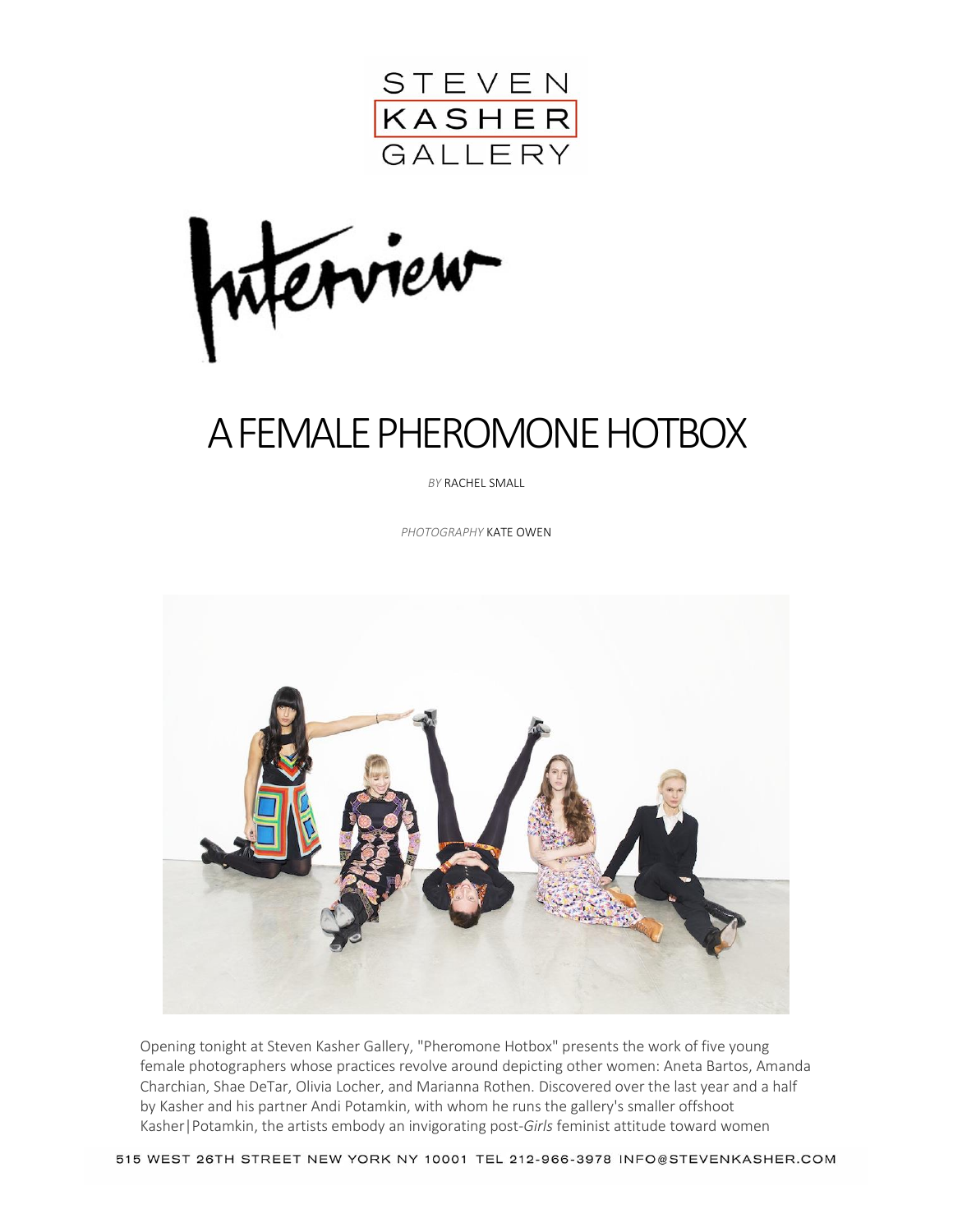

creating art about women. Images are electric in the way that they channel the complicated and arousing current between women who are physically and emotionally close.

In earlier projects, Charchian named this abstract, sensuous meeting space a "pheromone hotbox," and lent the idea to the show. "I saw their work as an antidote to the Terry Richardson-esque style of demeaning women," Kasher says. "And it seemed to me very different from [a similar show] 15 years ago, [in which] young women represented other young women as beset upon, embattled, challenged, insecure, and confused." Styles range from Bartos's muggy, voyeuristic nudes, to DeTar's natureinspired shots overlaid with paint, to Locher's playful setups riffing on everything from stereotypical 'How-tos' to off-kilter state laws.

"In this new generation of images, the women are victorious...They celebrate the body and sexuality as if the devouring male gaze is not problematic," Kasher continues. "I cannot think of more timely works than these, as they take the narcissistic, porn-pervaded, image-overloaded culture of our time and make of it something beautiful, liberating, and even empowering."

Read on to learn more about each photographer.



#### ANETA BARTOS

AGE: This question is great if you are under 25 or, like, 90.

BASED: New York for 16 years by way of Tomaszow Mazowiecki, Poland

FIRST CAMERA: Russian camera, Zenit. I bought it.

DREAM SHOOT: Aliens from different planets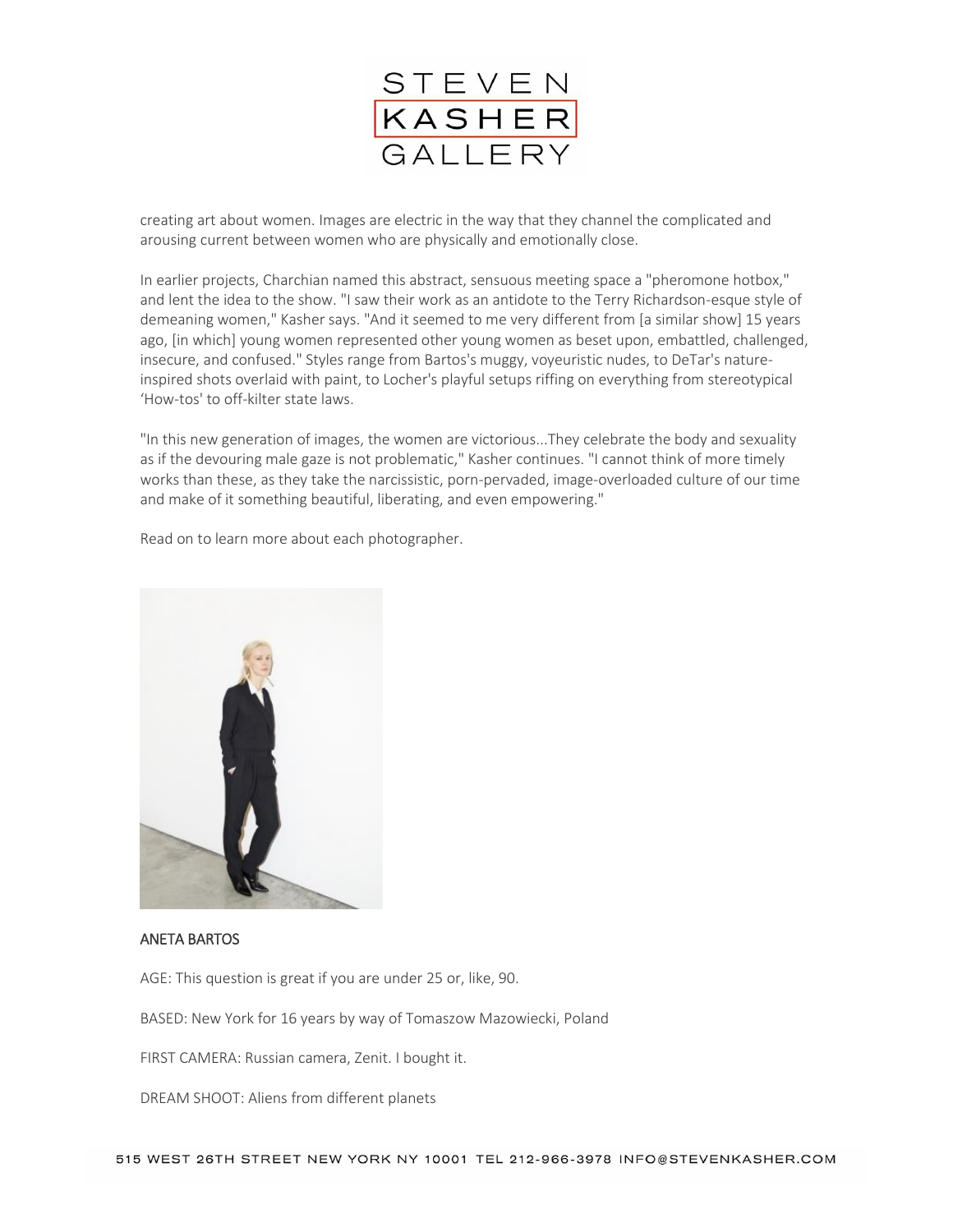

CRAZIEST SHOOT: Years ago I was shooting an editorial in Everglades, Florida. I went into the swamp filled with alligators to get the shot. My team was watching from afar in disbelief and the model was clueless—I think it was her second day in the States and she didn't speak any English. Two years later I read that couple of women were eaten alive by the alligators in that area.

THE IMPOSSIBLE IMAGE: I wish I could go back in time about a decade or so to start shooting my dad for my new project, which I began a year and a half ago, called 'My Dad the Bodybuilder.'

WHAT'S NEXT: I'll be shooting my Spider Monkeys as soon as it gets warmer—this time water will be my main location. Then [I am] flying to Poland to continue photographing my dad.



IN FIVE YEARS: I don't think that far ahead. I live day to day.

## AMANDA CHARCHIAN

AGE: 26

BASED: Los Angeles. I need the light in California.

FIRST CAMERA: My dad had a 35mm Nikon camera that I used incessantly to photograph my girlfriends in high school.

DREAM SHOOT: Georgia May Jagger in the "Sea of Stars" on Vaadhoo Island in the Maldives. [There is a] beach that, in the night, looks like a mirror image of the stars above. The bioluminescence in the water makes the phytoplankton glow. It's so magical. Or I would have liked to photograph Bas Jan Ader on his boat before he disappeared into the sea forever.

FAR OUT: I was shooting a campaign in a fire ravished desert forest in Idyllwild, California. The grounds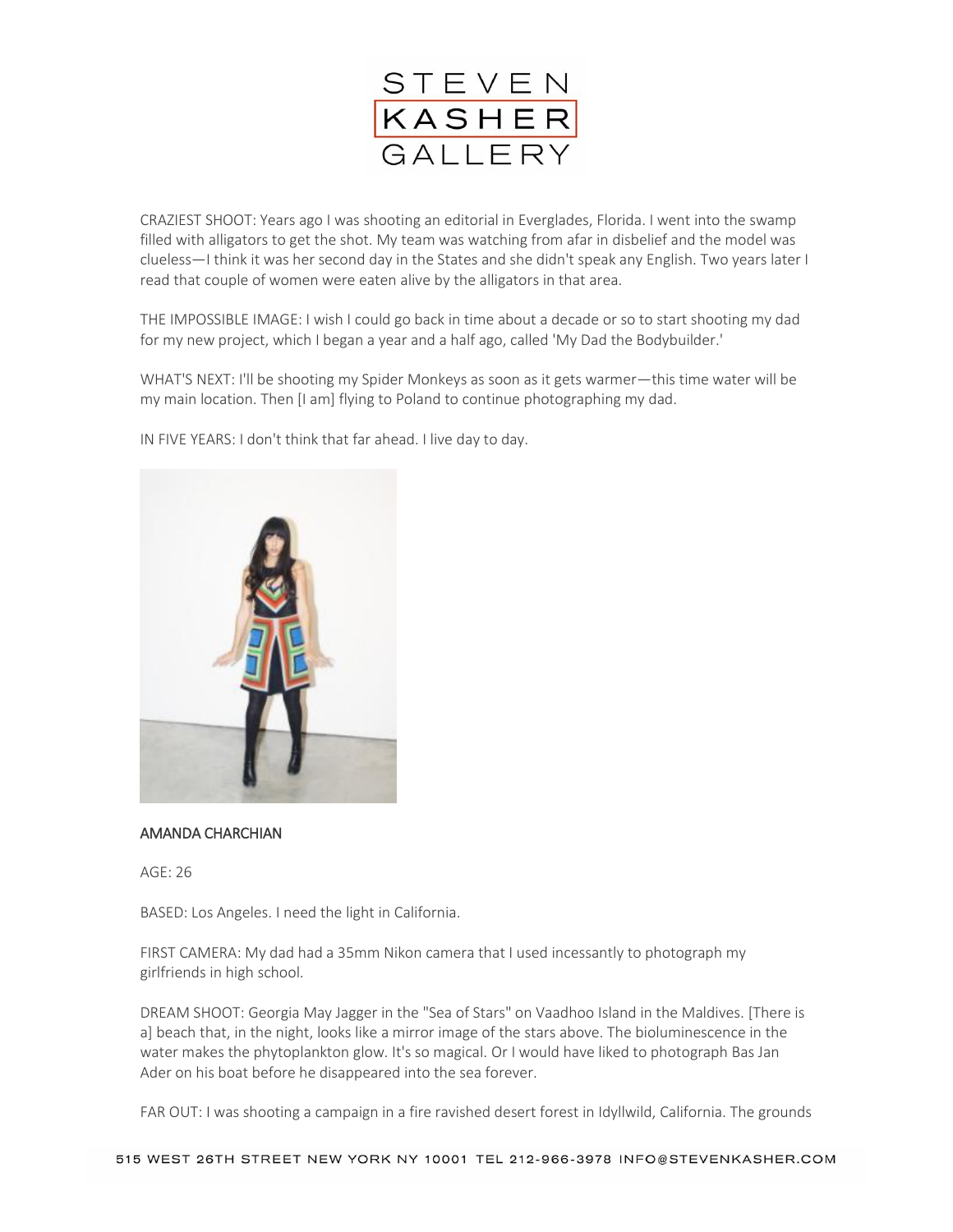

were all black and charred. It was the middle of summer. I bought this colored powder that they use in the Indian Holi festival, and was pouring it on the ground to make these shapes around the models. I was thinking in my head that it was a spell to heal the burnt land. Then one of the models said something like "Let's make it rain." We started shooting and just as we were finishing it started to rain! It wasn't a heavy storm by any means, but we were all so amazed at our magical ritual's results. Of course, it stopped when we got in the car.

ON THE EXHIBIT: "Pheromone Hotbox" is the philosophical construct I have been working within for the last few years. When Steven approached me about the show, I told him about the concept and he asked to use the name. It is the specific idea of what happens when a woman photographs another woman intimately, and the biologically confounded process our pheromones go through during that time...With every picture, [I try to] bring the extraordinary out of the ordinary.

WHAT'S NEXT: I am working on my first monograph, which is a collection of the photographs taken from 2012 to 2015 under the "Pheromone Hotbox" experiments. In addition to fine art photography I work in sculpture, fashion photography, and film. So there will definitely be more of that this year in the realms of fine art, fashion and music.

IN FIVE YEARS: I will be interviewed in *Interview* by Yoko Ono.



### SHEA DETAR

 $AGF: 36$ 

BASED: New York via Pennsylvania

FIRST CAMERA: My artist brother Greg bought me a Mamiya Rz 67 Twin Reflex. It's still my baby and I've shot nearly everything with it, until very recently.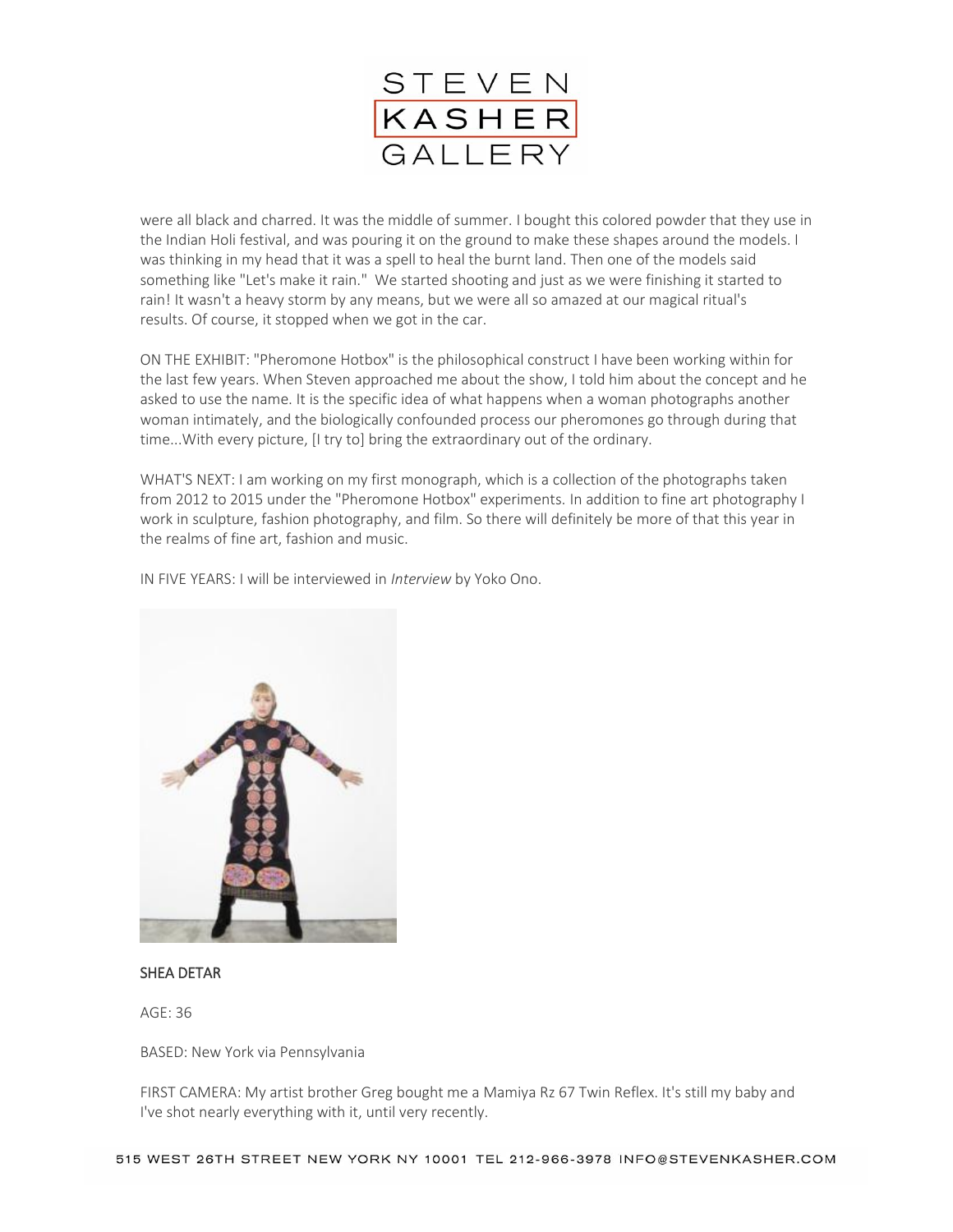

EARLY EXPERIMENTS: I found photography later in life. The first year I started experimenting with photography, I shot a lot of self-portraits, mainly out of fear of wasting people's time sitting for me. The first image I remember making that I really liked is a self-portrait—I heavily painted myself lying down with lace shadows on my face. I tinted my body blue and painted yellow flowers all around my body. It's sort of a haunting but peaceful image.

DREAM SUBJECT AND LOCATION: Dream location is Iceland! I am desperate to go there. My dream subject is Bjork. As an artist, she is so inspiring and creatively free. I would love to collaborate with her. I actually tried writing her manager a few months ago saying I would love to collaborate, but I never heard back. But I always say, you never know if you don't try, so I put it out into the universe and hey, who knows, maybe one day it'll happen if the time is right.

GOING THE DISTANCE: I feel like most of my shoots are sort of crazy, or I guess just one big adventure. I'm usually climbing mountains, rocks, hills, swimming in rivers with currents, or trekking deep in the middle of flower fields with rattlesnakes, and usually with a bunch of women getting nude or wearing costumes. We must be a sight to see if you happen to be in a car driving by us. I've dropped my camera climbing on multiple occasions; I have had to get my camera seriously fixed about four times from my climbing and falling.

ORIGINALITY: I hand paint most everything I work on, so most of my work is hands-on. I photograph an image and then I take it home and I spend time molding it into a new creation. I rarely stick with the original image I shot. I love to take the viewer out of direct reality, creating a moment in a world that maybe doesn't exist.

WHAT'S NEXT: I have shows in London and Paris, and I am working on a series of much bigger work, blowing my images up and painting on them from a larger scale than I usually do. Also, I wrote a screenplay for a short film a few years ago and a treatment for an art video, but I put them on the back burner because I wanted to focus completely on fine art. But this last year, I've been thinking about going back to those scripts and seeing what might happen if I tried making them.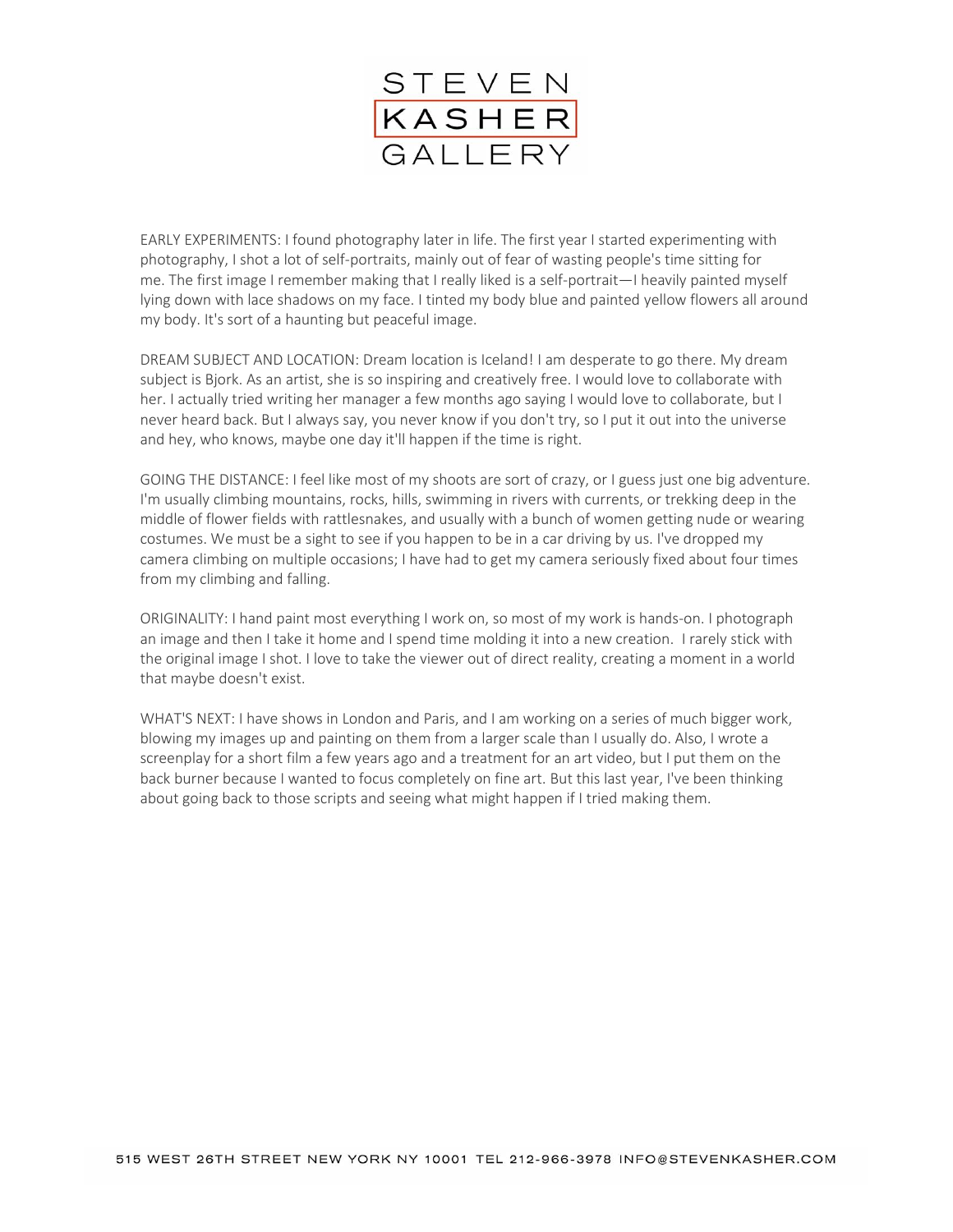



### OLIVIA LOCHER

AGE: 24

BASED: New York for 6 years, from Johnstown, Pennsylvania

FIRST CAMERA: Sometime in early 2006 I received a FedEx delivery containing a Nikkormat FT2 and several lenses. I later found out it was sent from a man in his sixties who was a follower of my bloglife. The blog contained mostly webcam selfies and other teenage rants. Strange enough, that's how I got into photography.

DREAM SUBJECT: I can't narrow down just one—top three on my wish list are Matthew Barney, Joaquin Phoenix, and David Lynch. The work these men do really inspires me, it would be an honor to photograph any of them.

INTUITION: Everything is inspired by something; no one's ideas are brand new. I am inspired by early pop art, cinema, music, etcetera. I guess what's different about my work is my process, my practice is very idea based. Each idea is the foundation for a new piece. I work impulsively and trust my ideas...I'm a female artist who often deals with feminist concepts with a sarcastic approach.

WHAT'S NEXT: I am about to finish a two-year long project titled "I Fought the Law." I am beginning to research publishers and am hopeful for an art book to come of it. I'm excited to finally have it off my plate; it's the longest I've ever worked on a singular project.

IN FIVE YEARS: [I will] still [be] making photographs and following my wildest ideas. I don't know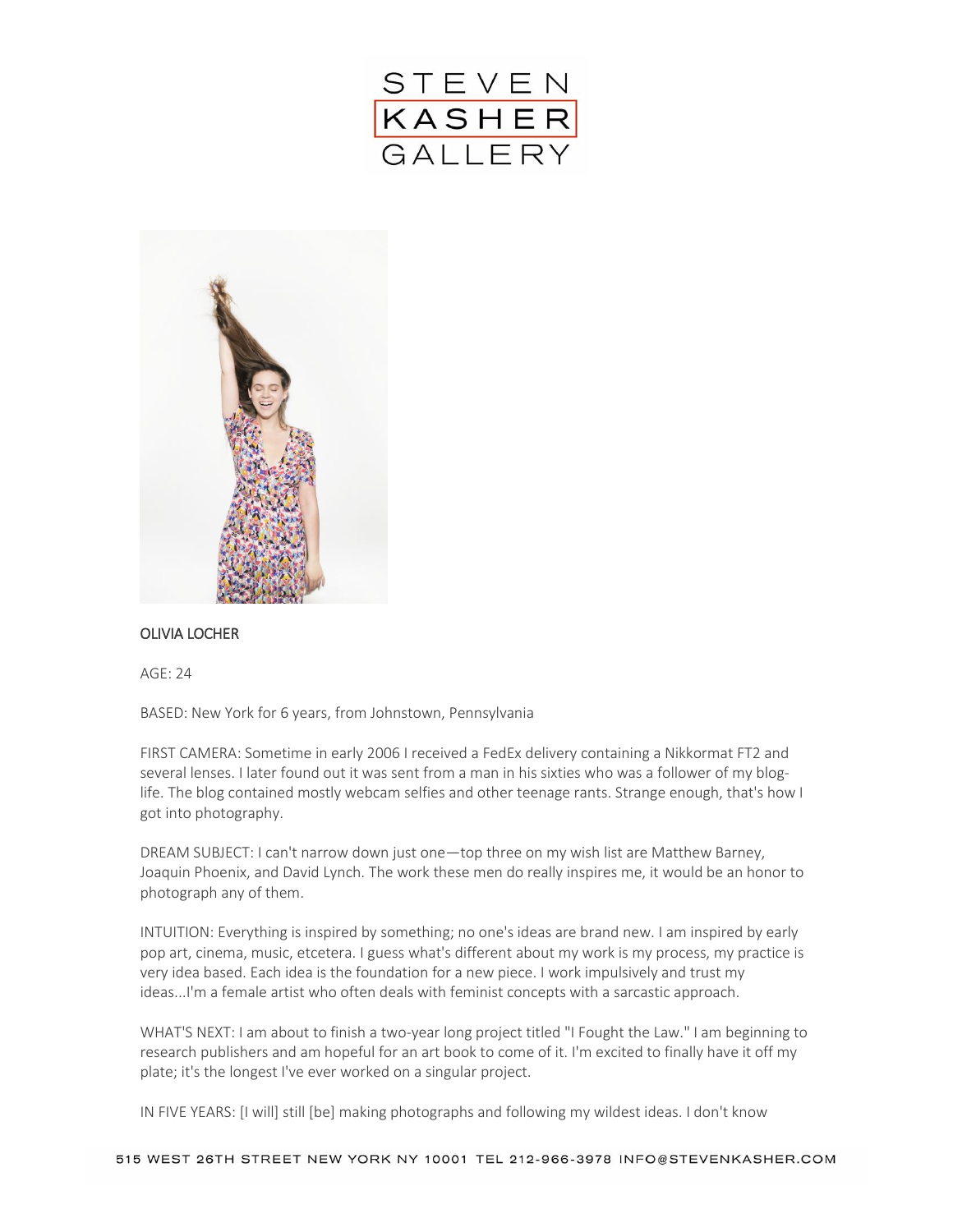

where I'll be in the world, I keep telling myself someday I'll move away from New York, but it's really got a hold on me.



### MARIANNA ROTHEN

AGE: 32

LOCATION: New York for 10 years, from Bolton, Canada

FIRST CAMERA: My first camera was from McDonald's. It was a wind-up toy car that I pretended to take pictures with. I called it The Spy Camera.

FIRST FAVORITE PHOTO: I took a black and white photograph of my brother dressed up as Edward Scissorhands. This was the late '90s. It was the first time I felt everything was magic.

DREAM SHOOT: Faye Dunaway in the 1960s on the set of a Sergio Leone film.

GETTING INTO CHARACTER: [For one shoot, I traveled] deep into the desert for a week, to middle of nowhere, in the dead of winter—just me and my actress, who had to play a female character in a state of distress!

THE IMPOSSIBLE IMAGE: Photographing dreams. If there was a way I could capture snippets of my dreams at night onto a print—vivid, haunting, mysterious, intricate.

THROUGH HER EYES: By mixing digital and analog formats my images become suspended in time. My pictures are a reflection of the way I see the world.